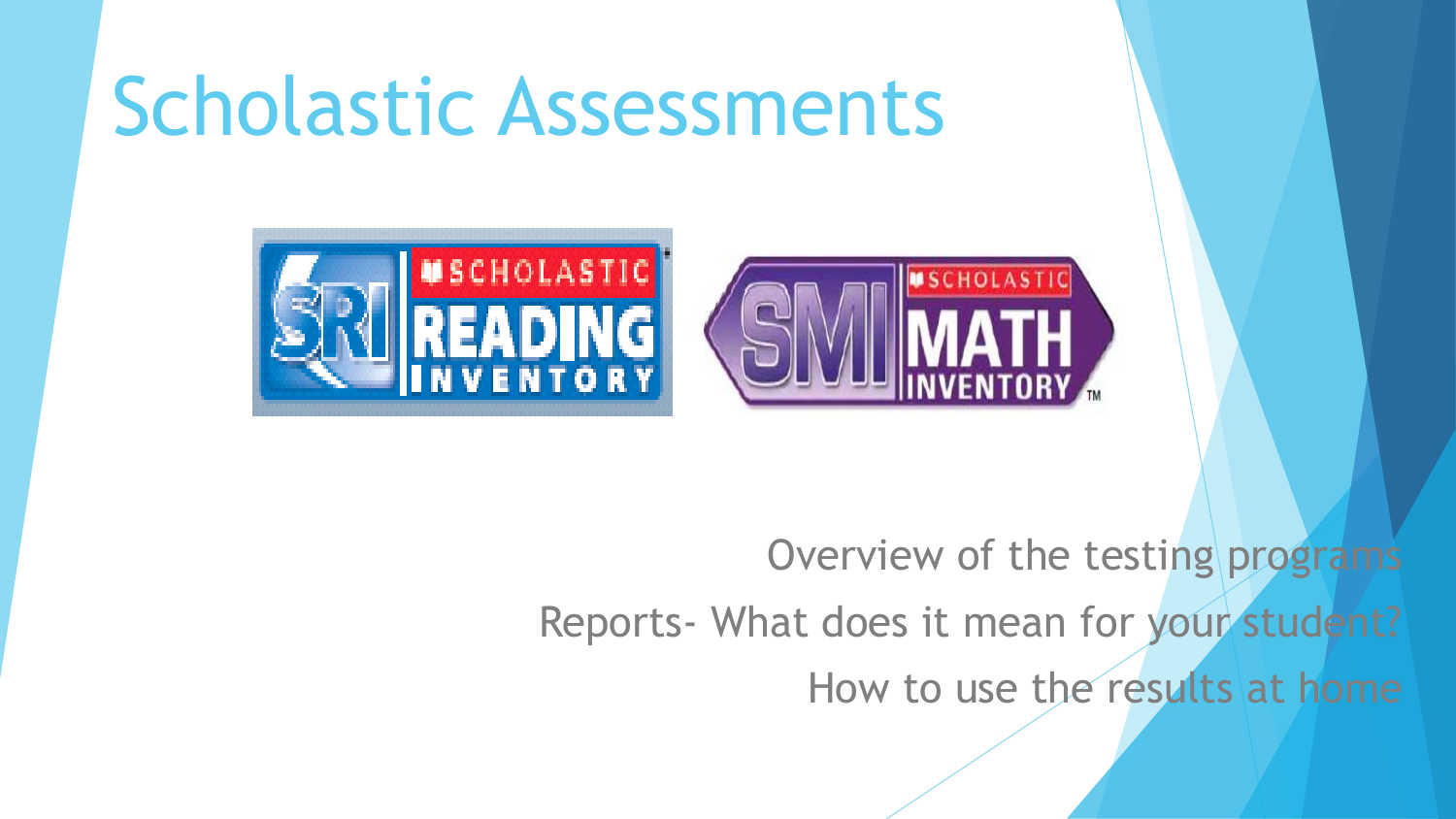#### SRI- Scholastic Reading Inventory

\*Online computer adaptive assessment given to K-12 students.

\_\_\_\_\_\_\_\_\_\_\_\_\_\_\_\_\_\_\_\_\_\_\_

SRI - Two Different Types of Tests

Foundational Test (phonics, letter name, sound) This is given to students in K-2. The Foundational Test results are reported as Fluency Scores.

Comprehension Test (comprehension, reading) This is given to grades 3-12 and those that score greater than 49 on the Foundation Test. The Comprehension Test scores are reported in Lexiles.

\*Both assessment types are adaptive – This means that the questions change as students answer correctly or incorrectly to adjust to the student's level.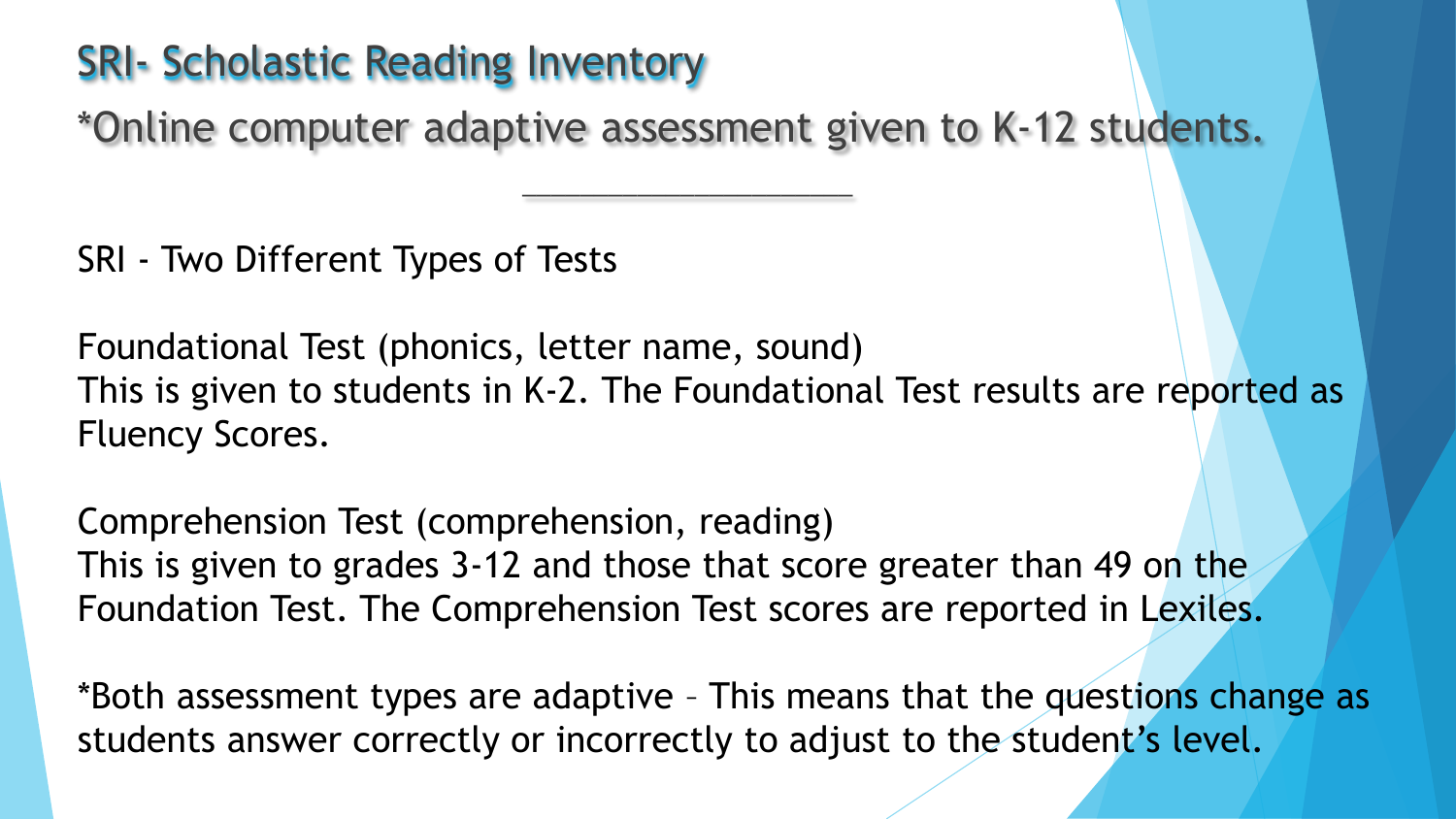## SRI – Foundation Test

Accuracy and fluency are two essential components of being able to read. The assessment measures both by assessing the following;

- phonological awareness
- letter- name knowledge
- letter sound
- sight word recognition
- decoding of nonwords

| Grade | <b>Grade-Level Fluency Range</b> |
|-------|----------------------------------|
| ĸ     | $0 - 35$                         |
|       | $36 - 58$                        |
| 2     | 59-82                            |

Grade Level Fluency Ranges are above. SCOH students begin with the foundation assessment in K-2 to ensure that they have the accuracy and fluency to read. A student with a fluency measure of 49 or above would be ready for the SRI Comprehension assessment.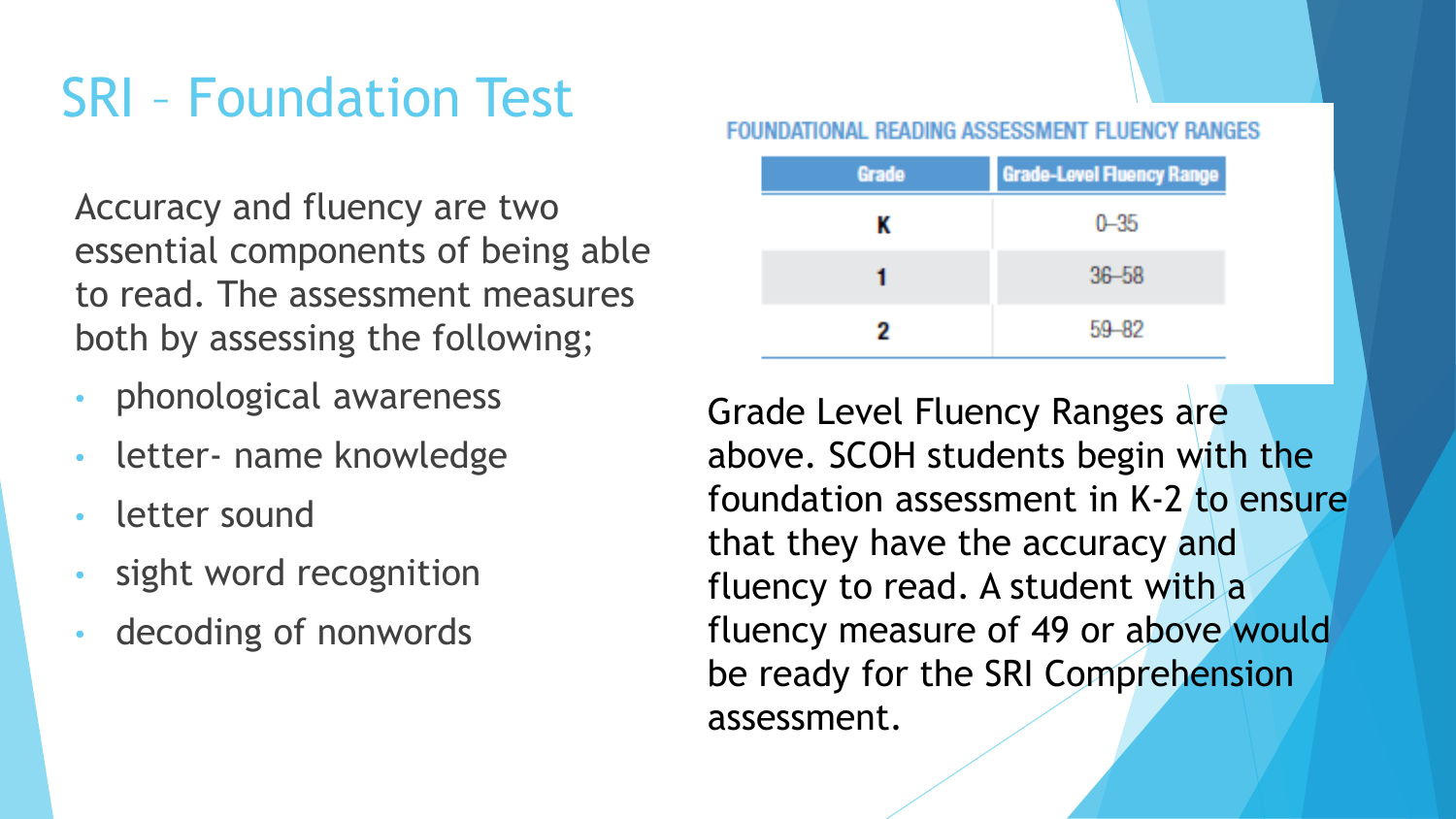### Foundational Reading Assessment Scoring Guide

#### FOUNDATIONAL READING ASSESSMENT SCORING GUIDE

| <b>Foundational Reading</b><br><b>Assessment Fluency Score</b>                                             | <b>Recommended Instruction</b>                                                                                                             |  |
|------------------------------------------------------------------------------------------------------------|--------------------------------------------------------------------------------------------------------------------------------------------|--|
| $0 - 15$                                                                                                   | Uppercase and Lowercase Letter Recognition;<br>Phonological Awareness                                                                      |  |
| $16 - 30$                                                                                                  | Letter-Sound Correspondence; Phonological Awareness                                                                                        |  |
| Basic Decoding and Word Recognition-focus on words with<br>$31 - 35$<br>consonants and short vowels (CVCs) |                                                                                                                                            |  |
| $36 - 48$                                                                                                  | Intermediate Decoding and Word Recognition-including<br>words with short vowels, consonant blends and digraphs,<br>and closed syllables    |  |
| $49 - 58$                                                                                                  | Advanced Decoding and Word Recognition-including words<br>with long vowels, variant vowels, diphthongs, and a variety<br>of syllable types |  |
| $59 - 82$                                                                                                  | Morphology                                                                                                                                 |  |

Instructional Recommendations Based on Foundational Reading Assessment Fluency Score Range

Fluency and accuracy is broken down further for the Foundational Reading Assessment Scoring Guide to the left.

Based upon the score, teachers can pinpoint what areas each student is excelling in and those that need additional practice.

Knowing this assessment information along with a child's performance in the classroom, a student's plan becomes detailed and specific to the individual.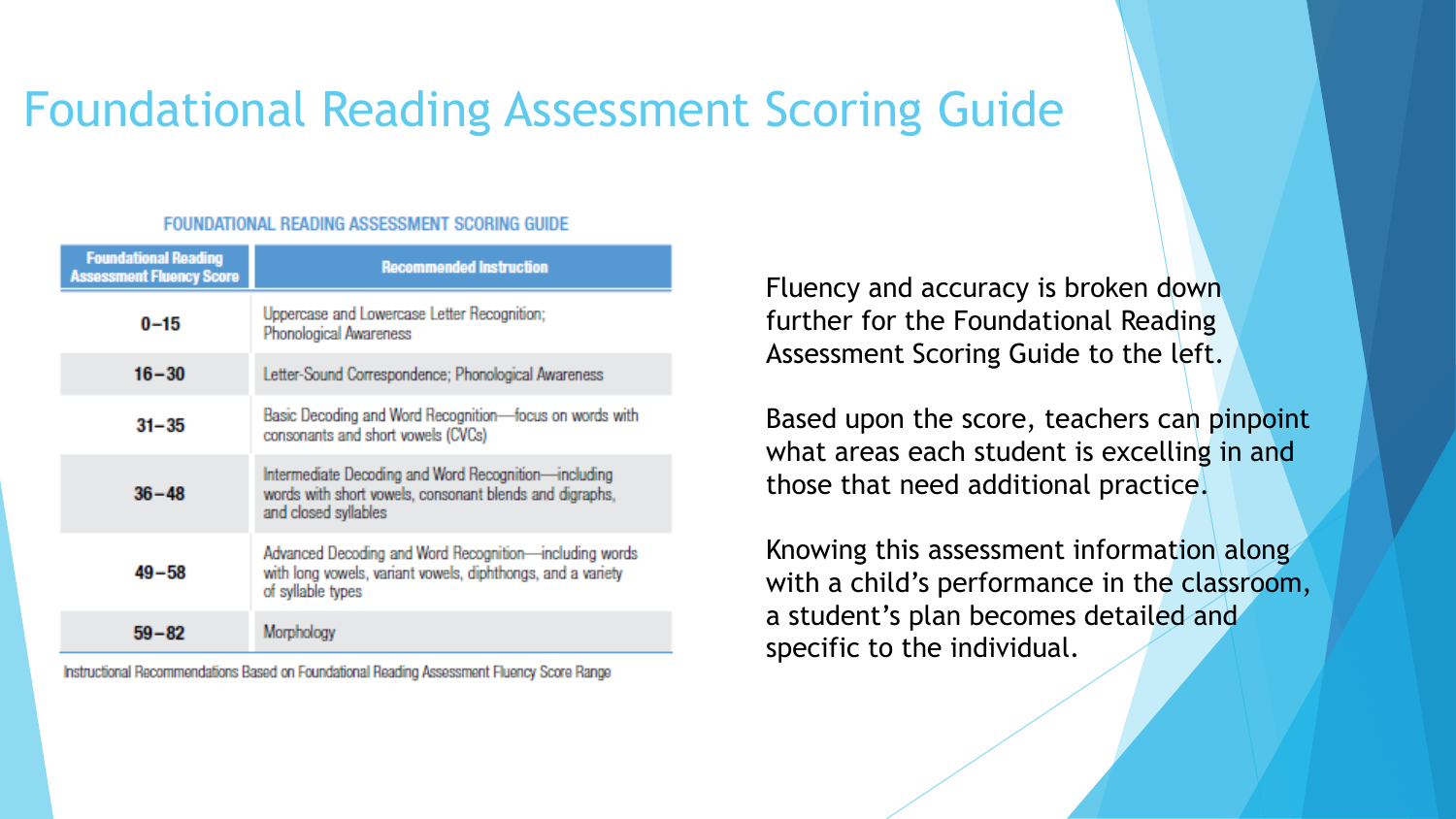## SRI- Comprehension Test

The SRI-Comprehension Test and the SMI assessment measures are based upon national levels. The charts on the following pages are end of year performance bands.

\_\_\_\_\_\_\_\_\_\_\_\_\_\_\_\_\_\_\_\_\_\_

These levels are broken into four performance levels.

**Advanced**: Superior performance on grade level skills &concepts.

**Proficient:** Competent performance on grade level skills & concepts.

**Basic:** Minimal competent performance on grade level skills & concepts.

**Below Basic:** Doesn't exhibit minimal competency on grade level skills & concepts.

#### End of Year Performance Bands -

READING COMPREHENSION ASSESSMENT PERFORMANCE BANDS

| Grade                   | <b>Below Basic</b> | <b>Basic</b>  | Proficient     | Advanced        |  |
|-------------------------|--------------------|---------------|----------------|-----------------|--|
| Κ                       | <b>N/A</b>         | BR            | 0L to 275L     | 280L and Above  |  |
| 1                       | BR                 | OL to 185L    | 190L to 530L   | 535L and Above  |  |
| 2                       | BR to 215L         | 220L to 415L  | 420L to 650L   | 655L and Above  |  |
| $\overline{\mathbf{3}}$ | BR to 325L         | 330L to 515L  | 520L to 820L   | 825L and Above  |  |
| 4                       | BR to 535L         | 540L to 735L  | 740L to 940L   | 945L and Above  |  |
| 5                       | BR to 615L         | 620L to 825L  | 830L to 1010L  | 1015L and Above |  |
| 6                       | BR to 725L         | 730L to 920L  | 925L to 1070L  | 1075L and Above |  |
| $\overline{I}$          | <b>BR</b> to 765L  | 770L to 965L  | 970L to 1120L  | 1125 and Above  |  |
| 8                       | BR to 785L         | 790L to 1005L | 1010L to 1185L | 1190L and Above |  |
| 9                       | BR to 845L         | 850L to 1045L | 1050L to 1260L | 1265L and Above |  |
| 10                      | BR to 885L         | 890L to 1075L | 1080L to 1335L | 1340L and Above |  |
| 11/12                   | BR to 980L         | 985L to 1180L | 1185L to 1385L | 1390L and Above |  |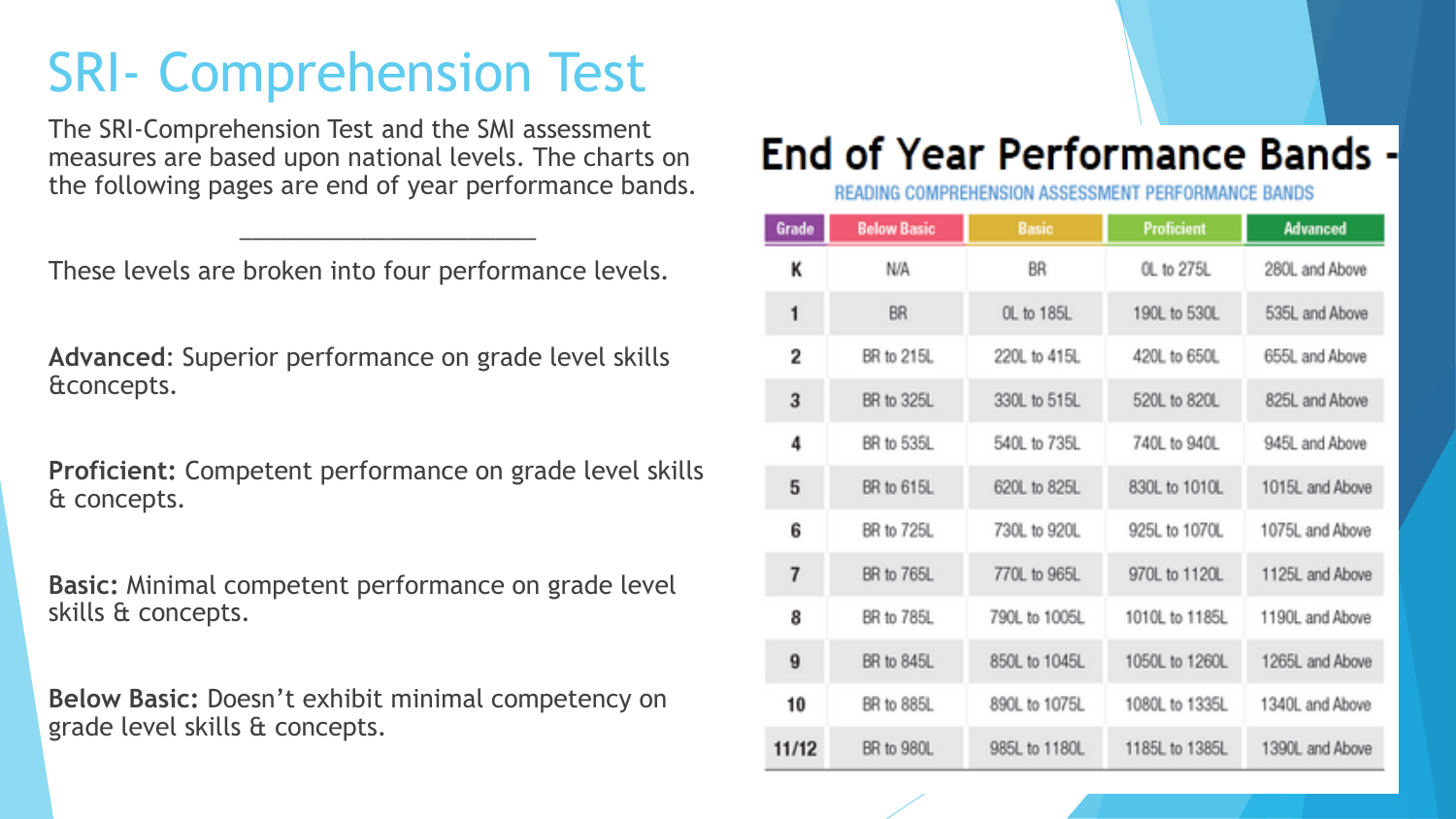#### **SRI Comprehension Test Reporting**

Lexiles are a measure of how difficult a text is OR a student's reading ability level

As students complete the SRI tests, growth towards proficient and advanced are ideal.

For students that begin in a lower band, they are expected to grow more than a student that begins at an advanced band. This is because a student that begins lower has more room to grow.

Ideally, students at the elementary level should be gaining 150 lexiles and middle/high school students will gain 50-70 lexiles.

Keep in mind, each child is unique and so is his/her performance. With this in mind, students should be continually progressing within each band and moving ahead from one performance band to the next.

#### End of Year Performance Bands -

READING COMPREHENSION ASSESSMENT PEREORMANCE RANDS

| Grade                   | <b>Below Basic</b> | <b>Basic</b>  | Proficient     | <b>Advanced</b> |
|-------------------------|--------------------|---------------|----------------|-----------------|
| К                       | N/A                | BR            | OL to 275L     | 280L and Above  |
| 1                       | BR                 | OL to 185L    | 190L to 530L   | 535L and Above  |
| 2                       | BR to 215L         | 220L to 415L  | 420L to 650L   | 655L and Above  |
| $\overline{\mathbf{3}}$ | BR to 325L         | 330L to 515L  | 520L to 820L   | 825L and Above  |
| 4                       | BR to 535L         | 540L to 735L  | 740L to 940L   | 945L and Above  |
| 5                       | BR to 615L         | 620L to 825L  | 830L to 1010L  | 1015L and Above |
| 6                       | BR to 725L         | 730L to 920L  | 925L to 1070L  | 1075L and Above |
| 7                       | BR to 765L         | 770L to 965L  | 970L to 1120L  | 1125L and Above |
| 8                       | BR to 785L         | 790L to 1005L | 1010L to 1185L | 1190L and Above |
| $\mathbf{q}$            | BR to 845L         | 850L to 1045L | 1050L to 1260L | 1265L and Above |
| 10                      | BR to 885L         | 890L to 1075L | 1080L to 1335L | 1340L and Above |
| 11/12                   | BR to 980L         | 985L to 1180L | 1185L to 1385L | 1390L and Above |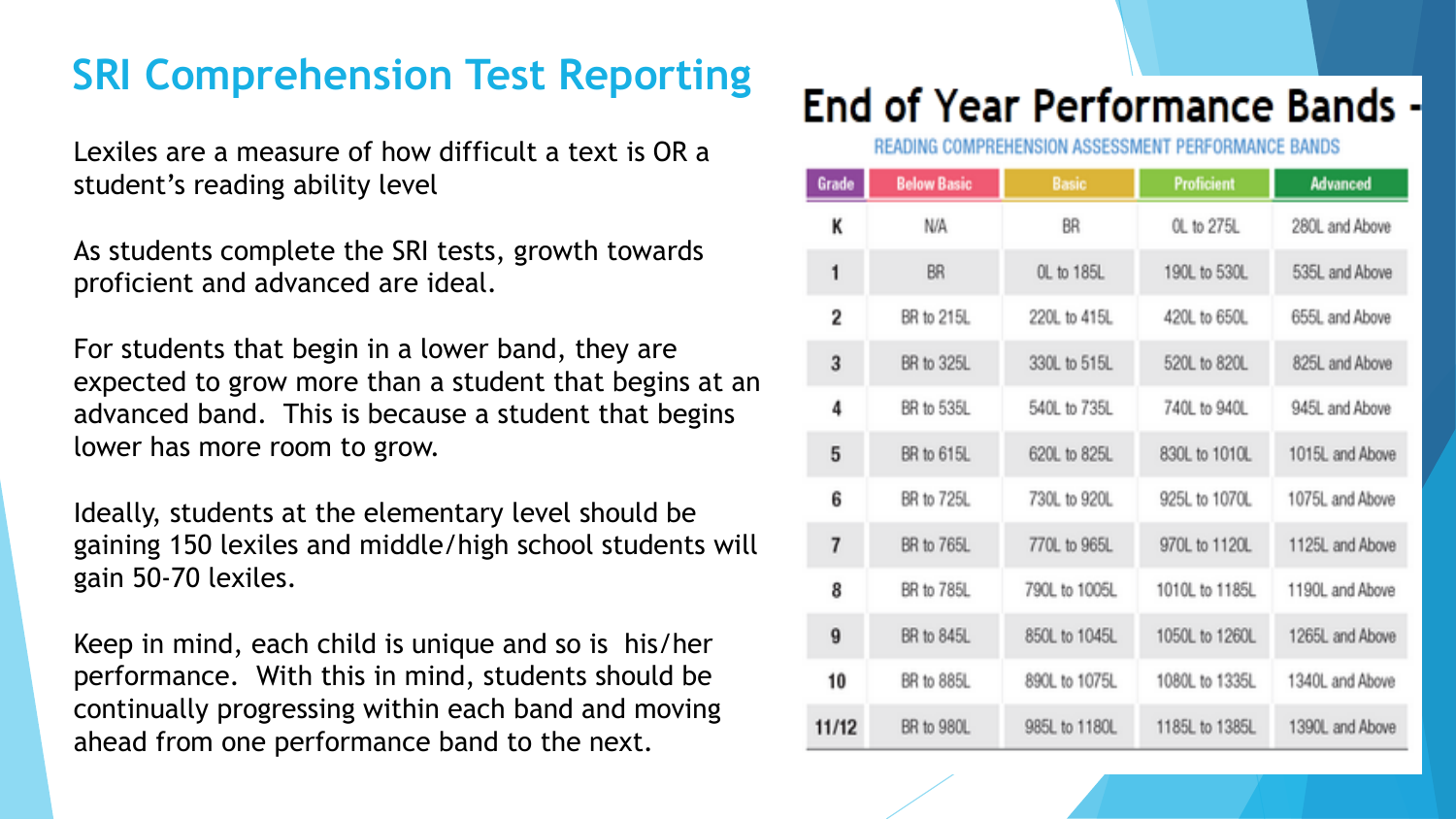### End of Year Performance Bands -

#### READING COMPREHENSION ASSESSMENT PERFORMANCE BANDS

| Grade                                 | <b>Below Basic</b>          | <b>Basic</b>  | Proficient     | Advanced        |  |
|---------------------------------------|-----------------------------|---------------|----------------|-----------------|--|
| К                                     | <b>N/A</b><br><b>BR</b>     |               | OL to 275L     | 280L and Above  |  |
| 1                                     | <b>BR</b>                   | OL to 185L    | 190L to 530L   | 535L and Above  |  |
| 2                                     | BR to 215L                  | 220L to 415L  | 420L to 650L   | 655L and Above  |  |
| $\overline{3}$                        | BR to 325L                  | 330L to 515L  | 520L to 820L   | 825L and Above  |  |
| $\overline{\mathbf{a}}$<br>BR to 535L |                             | 540L to 735L  | 740L to 940L   | 945L and Above  |  |
| 5                                     | BR to 615L                  | 620L to 825L  | 830L to 1010L  | 1015L and Above |  |
| 6<br>BR to 725L                       |                             | 730L to 920L  | 925L to 1070L  | 1075L and Above |  |
| 7                                     | BR to 765L<br>770L to 965L  |               | 970L to 1120L  | 1125L and Above |  |
| 8                                     | BR to 785L<br>790L to 1005L |               | 1010L to 1185L | 1190L and Above |  |
| 9                                     | BR to 845L                  | 850L to 1045L | 1050L to 1260L | 1265L and Above |  |
| 10                                    | BR to 885L<br>890L to 1075L |               | 1080L to 1335L | 1340L and Above |  |
| 11/12<br>BR to 980L                   |                             | 985L to 1180L | 1185L to 1385L | 1390L and Above |  |

## Sample Books and Lexile Levels

1110L: A Separate Peace 1000L: Mythbusters Science Fair Books 990L: Sea biscuit 870L: The 7 Habits of Highly Effective Teens 840L: The Odyssey

760L: Hoot!

560L: Sarah, Plain and Tall 520L: John Henry: An American Legend 460L: True Life Treasure Hunts

380L: Junie B. Jones is a Flower Girl 350L: A Snowy Day 260L: The Cat in the Hat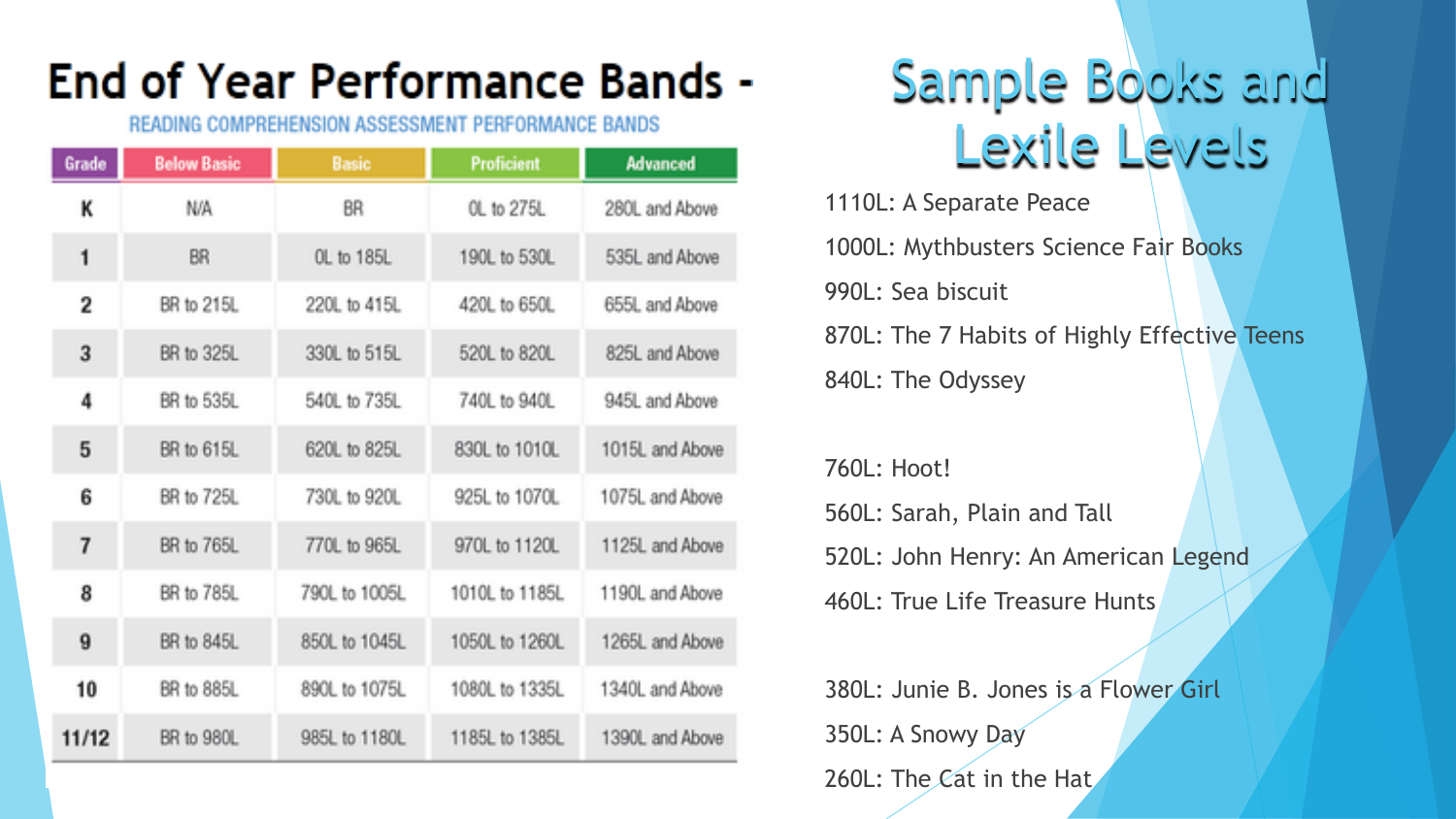#### **SMI- Scholastic Math Inventory**

\*Online computer adaptive assessment given to K-8 students.

SMI is used to determine a student's readiness for math instruction.

Scoring is reported in Quantiles. Knowing what a student's quantile provides a method of knowing what a student is ready to learn in math.

\_\_\_\_\_\_\_\_\_\_\_\_\_\_\_\_\_\_\_\_\_\_\_\_\_\_\_\_

K-2 Assessment

Screens for early numeracy and basic fact fluency

3-8 Assessment

Screens for fact fluency (add, sub, mult, division) Readiness for math instruction through Algebra II.

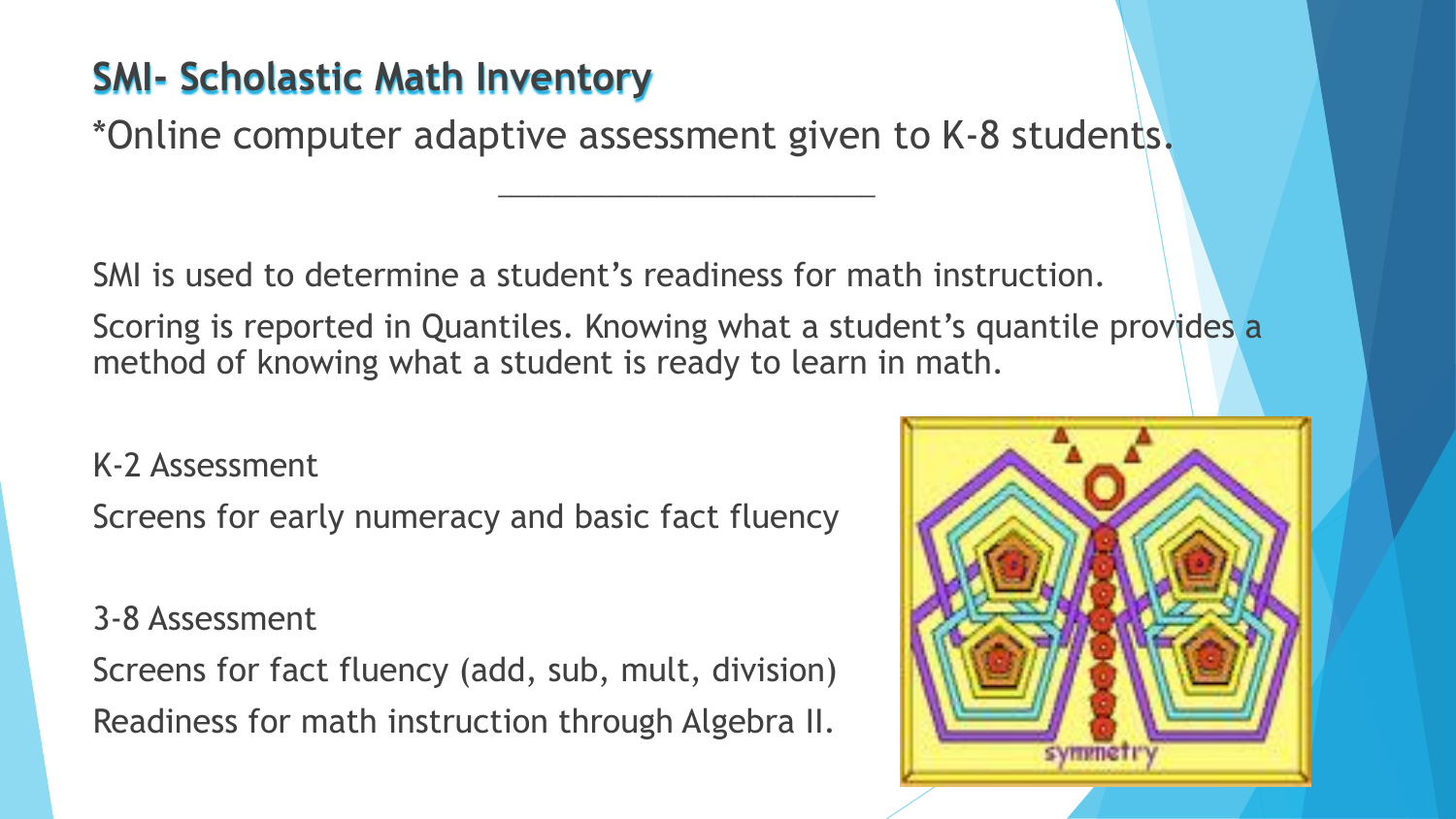## SMI - Reporting

SMI assessment measures are also based upon national levels. The charts on the following pages are end of year performance bands.

\_\_\_\_\_\_\_\_\_\_\_\_\_\_\_\_\_\_\_\_\_\_

These levels are broken into four performance levels.

**Advanced**: Superior performance on grade level skills &concepts.

**Proficient:** Competent performance on grade level skills & concepts.

**Basic:** Minimal competent performance on grade level skills & concepts.

**Below Basic:** Doesn't exhibit minimal competency on grade level skills & concepts.

#### Performance Level Ranges by Grade

Ranges below indicate the End of Year Goal-

**TABLE 10.** SMI College & Career performance level ranges by grade.

| Grade          | <b>Below Basic</b> | <b>Basic</b> | <b>Proficient</b> | <b>Advanced</b> |
|----------------|--------------------|--------------|-------------------|-----------------|
| K              | EM400-EM185        | EM190-5      | $10 - 175$        | 180 and Above   |
| 1              | EM400-60           | 65-255       | 260-450           | 455 and Above   |
| $\overline{c}$ | EM400-205          | 210-400      | 405-600           | 605 and Above   |
| 3              | EM400-425          | 430-620      | 625-850           | 855 and Above   |
| 4              | EM400-540          | 545-710      | 715-950           | 955 and Above   |
| 5              | EM400-640          | 645-815      | 820-1020          | 1025 and Above  |
| 6              | EM400-700          | 705-865      | 870-1125          | 1130 and Above  |
| $\overline{7}$ | EM400-770          | 775-945      | 950-1175          | 1180 and Above  |
| 8              | EM400-850          | 855-1025     | 1030-1255         | 1260 and Above  |
| 9              | EM400-940          | 945-1135     | 1140-1325         | 1330 and Above  |
| 10             | EM400-1020         | 1025-1215    | 1220-1375         | 1380 and Above  |
| 11             | EM400-1150         | 1155-1345    | 1350-1425         | 1430 and Above  |
| 12             | EM400-1190         | 1195-1385    | 1390-1505         | 1510 and Above  |

\*Emerging Mathematician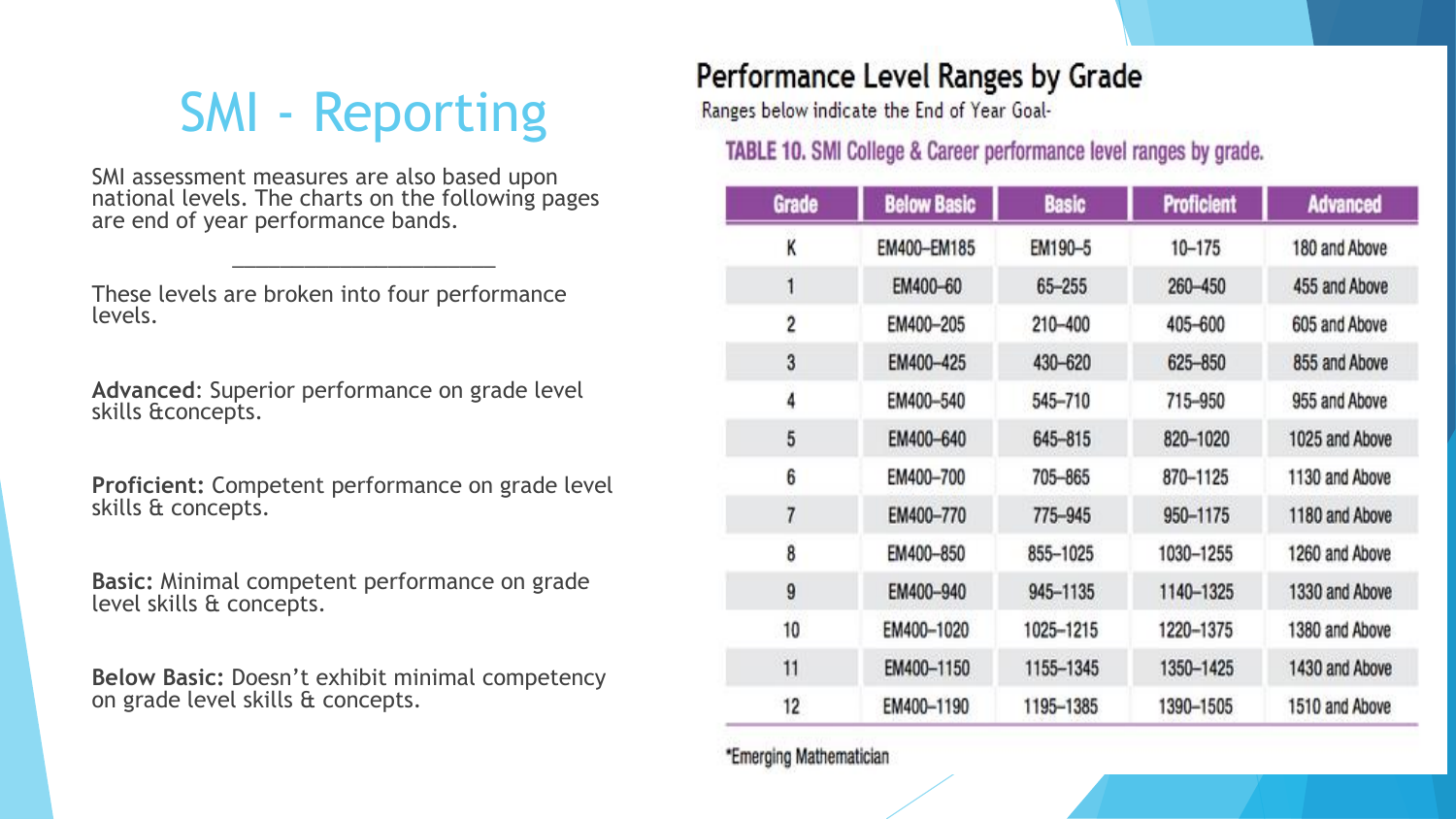#### **SMI Performance**

**Scores are reported in Quantiles. Below are examples of questions and quantile levels.** 

|                                            |                                          | Grade | <b>Bel</b>      |
|--------------------------------------------|------------------------------------------|-------|-----------------|
| 24Q:                                       |                                          |       | EM4             |
| Count by 1s, 2s, 5s, 10s to                |                                          |       | EN              |
| 100. Beginning at 2, 5, 10<br>Kindergarten |                                          |       | EM              |
|                                            |                                          | 3     | EM              |
|                                            | 607Q:<br>Write                           |       | EM              |
|                                            | multiplication                           |       | EM              |
|                                            | & division                               |       | EM              |
| 1022Q:                                     | sentences to                             |       | EM              |
| Multiply & Divide<br>decimals using        | represent a                              |       | EM              |
| models & pictures                          | number or word                           | 9     | EM              |
| to explain the                             | problem; solve.<br>4 <sup>th</sup> grade | 10    | EM4             |
| process & record                           |                                          | 11    | EM <sub>®</sub> |
| the results.                               |                                          | 12    | <b>EM</b>       |
| $5th$ grade                                |                                          |       |                 |

#### Performance Level Ranges by Grade

Ranges below indicate the End of Year Goal-

TABLE 10. SMI College & Career performance level ranges by grade.

| Grade                   | <b>Below Basic</b> | <b>Basic</b> | <b>Proficient</b> | <b>Advanced</b> |
|-------------------------|--------------------|--------------|-------------------|-----------------|
| K                       | EM400-EM185        | EM190-5      | $10 - 175$        | 180 and Above   |
| 1                       | EM400-60           | 65-255       | 260-450           | 455 and Above   |
| $\overline{\mathbf{c}}$ | EM400-205          | 210-400      | 405-600           | 605 and Above   |
| 3                       | EM400-425          | 430-620      | 625-850           | 855 and Above   |
| 4                       | EM400-540          | 545-710      | 715-950           | 955 and Above   |
| 5                       | EM400-640          | 645-815      | 820-1020          | 1025 and Above  |
| 6                       | EM400-700          | 705-865      | 870-1125          | 1130 and Above  |
| 7                       | EM400-770          | 775-945      | 950-1175          | 1180 and Above  |
| 8                       | EM400-850          | 855-1025     | 1030-1255         | 1260 and Above  |
| 9                       | EM400-940          | 945-1135     | 1140-1325         | 1330 and Above  |
| 10                      | EM400-1020         | 1025-1215    | 1220-1375         | 1380 and Above  |
| 11                      | EM400-1150         | 1155-1345    | 1350-1425         | 1430 and Above  |
| 12                      | EM400-1190         | 1195-1385    | 1390-1505         | 1510 and Above  |

"Emerging Mathematician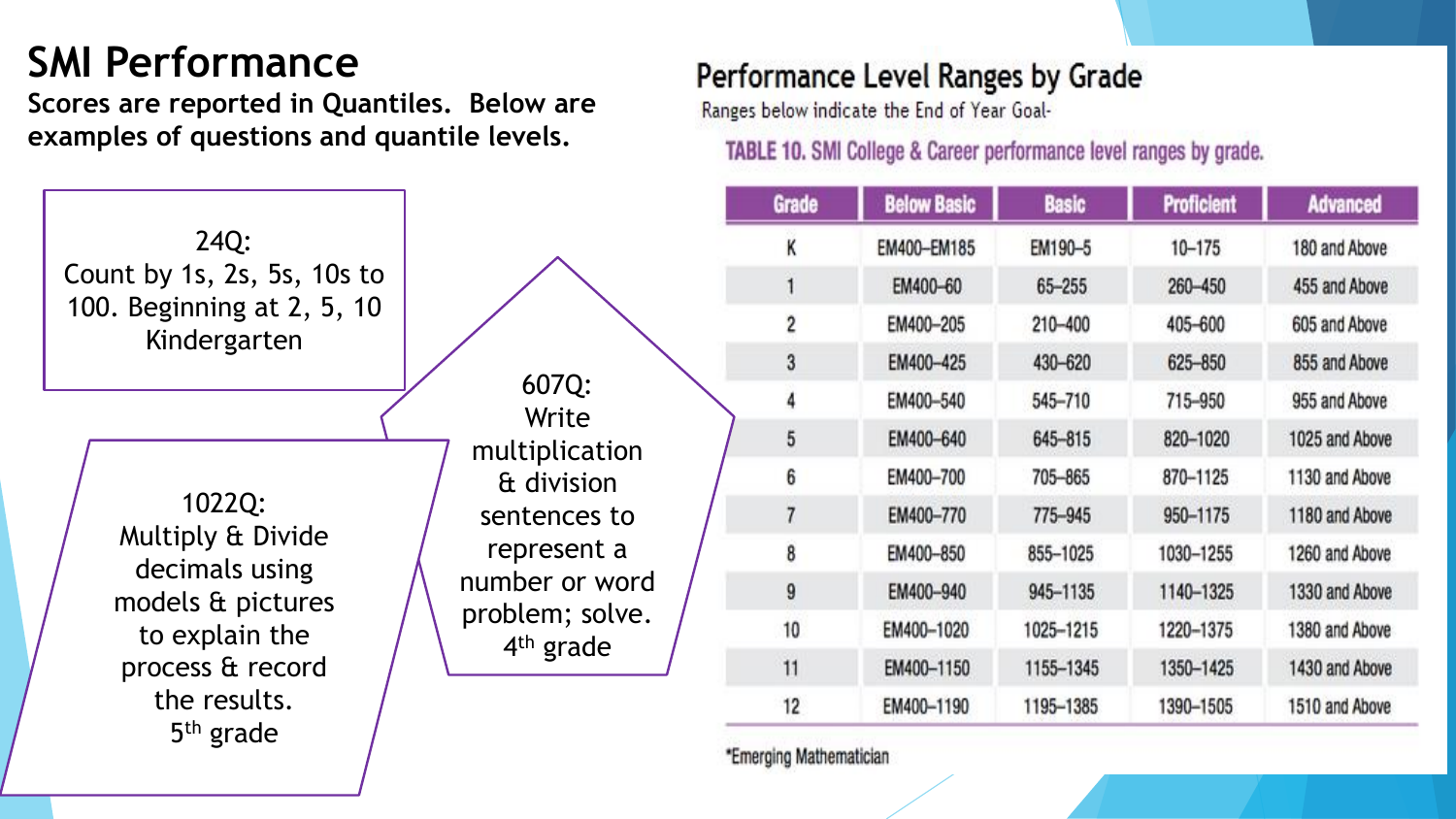## SMI Ideal Growth

All students are unique and will grow at different rates.

As a guideline, Scholastic has provided the chart to the right.

Just like SRI, students that are in a lower performance band have more room to grow over the year.

If a student began the year in  $3<sup>rd</sup>$  grade scoring in a below basic range, he/she would have the opportunity to grow 260 quantiles or more over the course of a year.

Regardless of each child's starting point, they should be growing through out the year.

|           | <b>Below</b><br><b>Basic</b> | <b>Basic</b> |     | <b>Proficient Advanced</b> |
|-----------|------------------------------|--------------|-----|----------------------------|
| Grade 2nd | 260                          | 200          | 180 | 150                        |
| Grade 3rd | 260                          | 230          | 180 | 100                        |
| Grade 4th | 260                          | 210          | 120 | 60                         |
| Grade 5th | 200                          | 130          | 90  | 50                         |
| Grade 6th | 150                          | 90           | 50  | 50                         |
| Grade 7th | 150                          | 60           | 50  | 50                         |
| Grade 8th | 150                          | 60           | 50  | 50                         |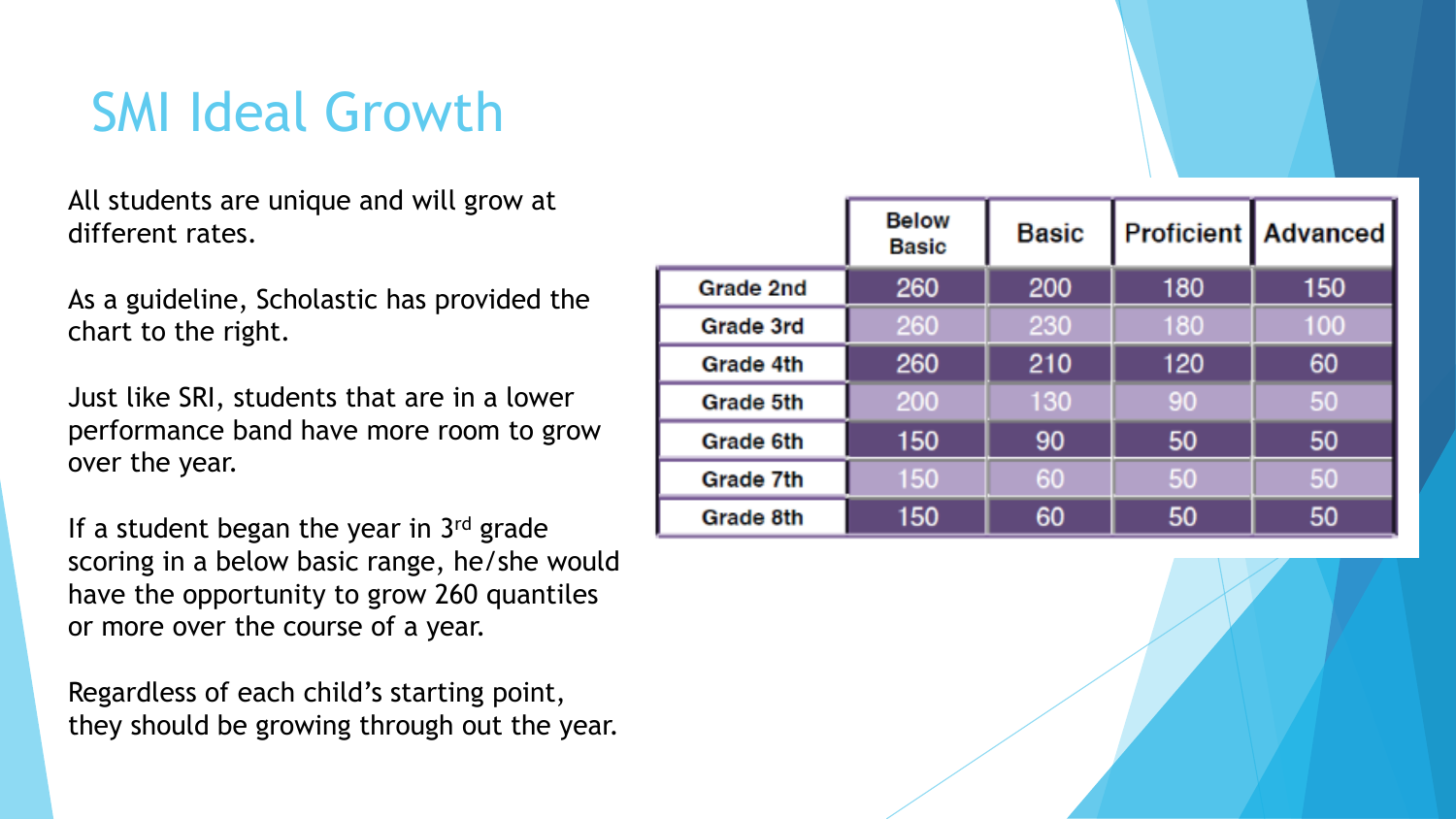**College and Career Readiness Reports**

**These reports are provided with reports cards. What do they mean?** 

The goal for each child is continual progress towards College & Career Readiness. SCOH's goal is to have students ready for college and/or a career upon graduation. Reaching for CCR goals allows students to have additional choices during high school and upon graduation.

*CCR Goals for Graduation*

**Lexile Goal** 1300 by  $12<sup>th</sup>$  grade

**Quantile Goal** 1030 (Algebra Readiness)

1400 by  $12<sup>th</sup>$  grade (College/Career)

#### A Quantifiable Trajectory to **College and Career Readiness**

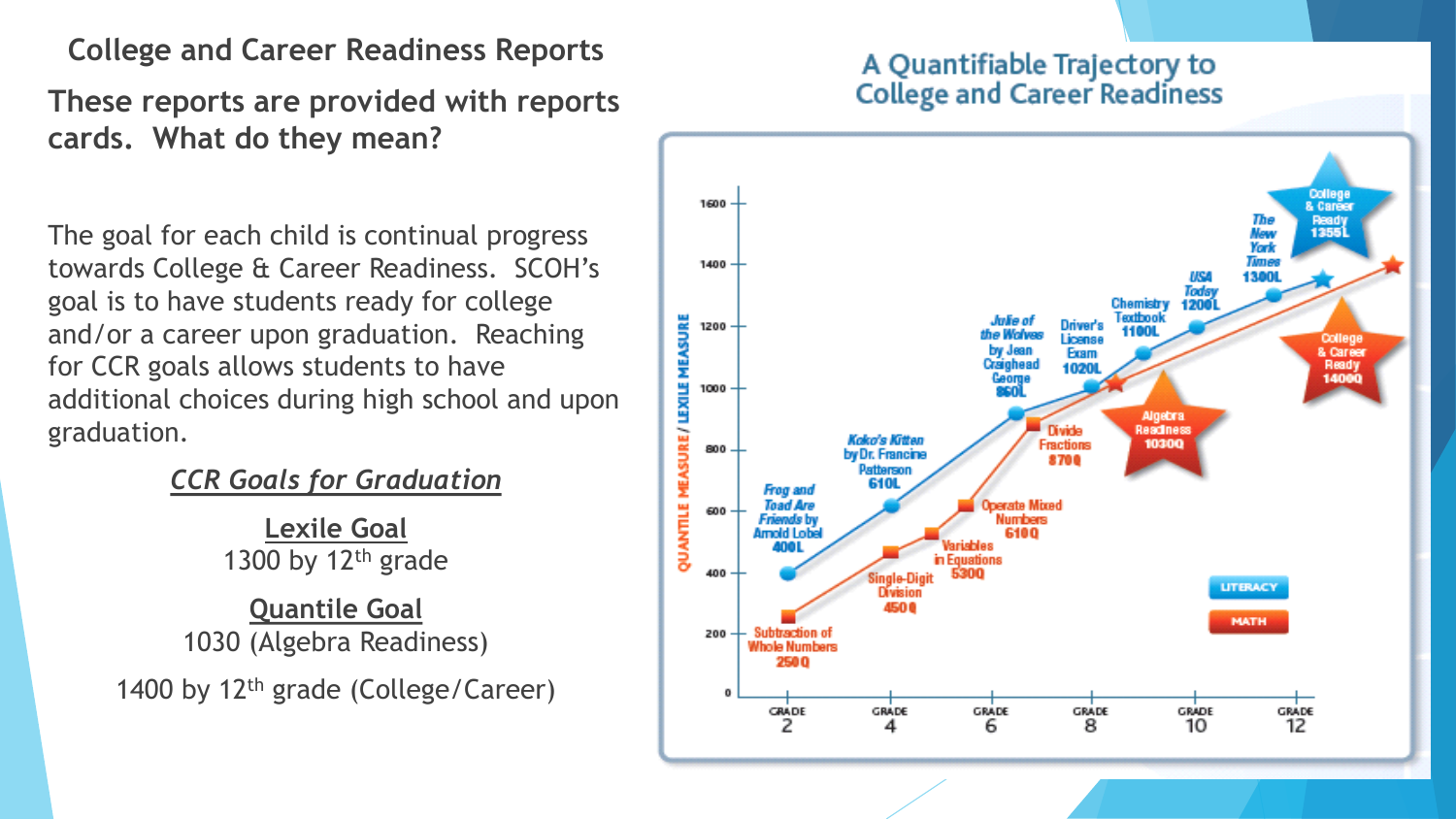## How are the scores used at school?

1<sup>st</sup>: Focus is on critical foundational skills

Letter and number identification, phonics, fluency, comprehension and attending to precision.

2<sup>nd</sup>: Instructional supports.

SRI and SMI provide another aspect to your student's learning. The assessments provide a more in-depth focus of what each student is ready to learn and in which areas to support his/her learning.

3<sup>rd</sup>: Whole group and small group intervention

Based on the results, teachers will instruct students according to their need. Student performance in class and on the assessment may indicate that the student is ready to be challenged in one area and need another review of information in a different area.

SRI and SMI are always used in combination with classroom performance to provide a full picture of each student's skill level and achievement.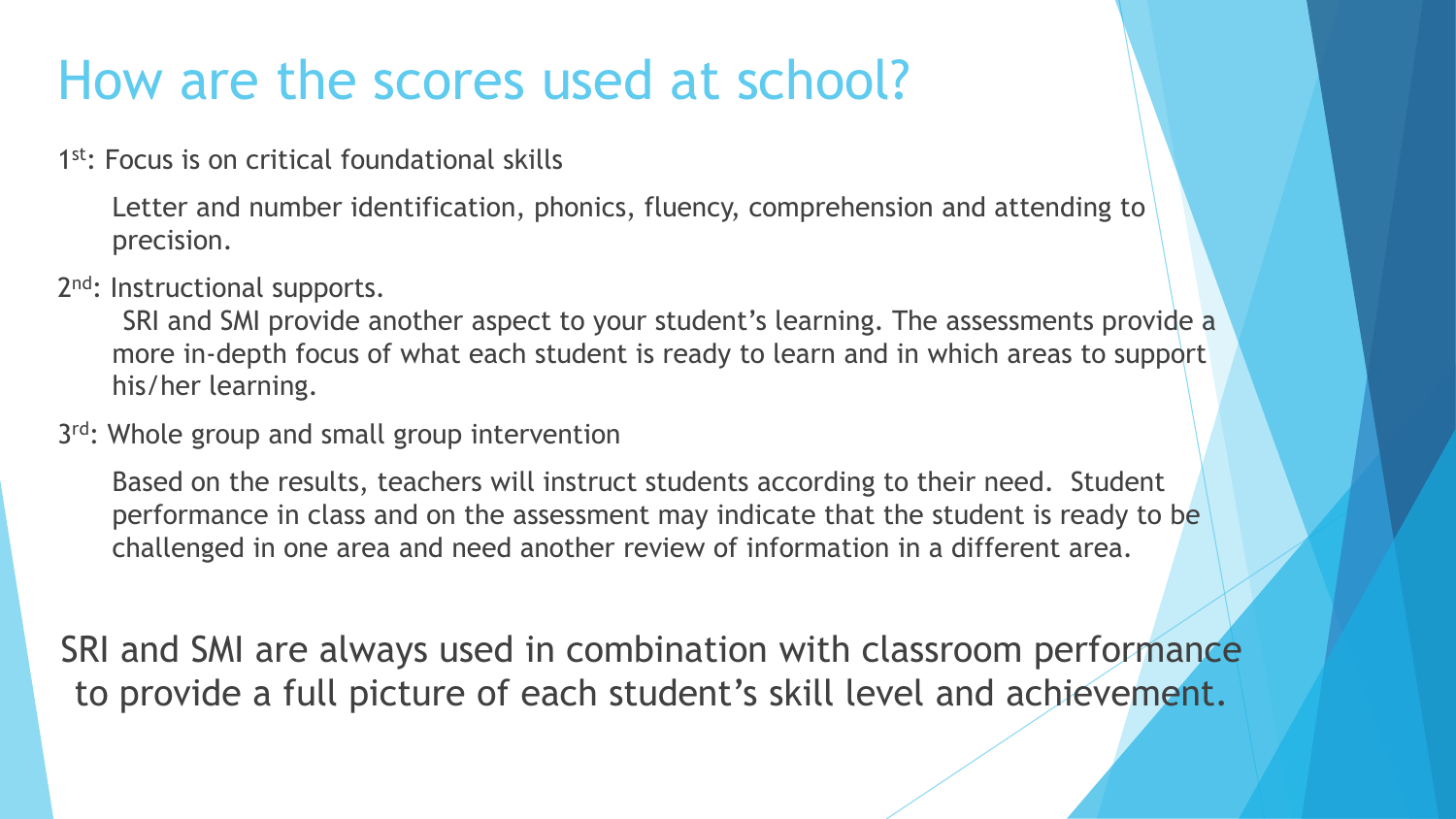## How To Use The Results At Home

### **Read! Read! Read!**

SCOH encourages families to read nightly and work to achieve fluency and comprehension of all types of text.

As you read together, stop and talk about the characters, theme or topic and any words that are unknown.





*Technology is useful. However, kids still need to know their math facts!* 

### Math Practice is Essential for All Students!

All K-12 students should practice facts that are age appropriate. Students must master addition, subtraction, multiplication, and division facts. They must also remember these facts even in high school!!

Practicing these skills are essential for all ages!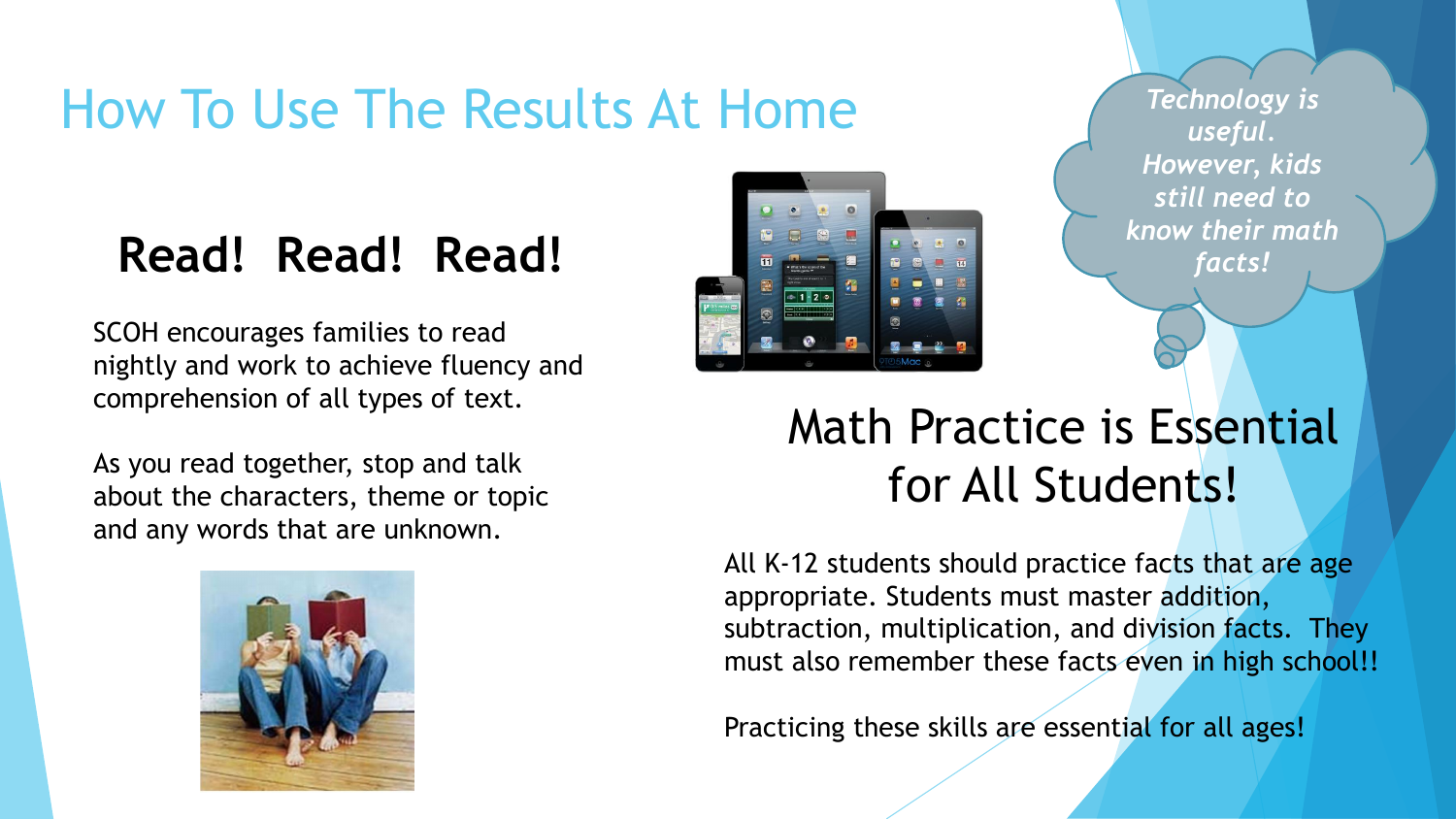## Resources for Home

- Practice math facts each night
	- $\blacktriangleright$  Apply math in every day life
- Local library
- Have children participate in afterschool clubs and study tables.
- Lexile Framework for Reading Map: [http://cdn.lexile.com/m/cms\\_page\\_media/135/Lexile%20Map\\_8.5x11\\_FINAL](http://cdn.lexile.com/m/cms_page_media/135/Lexile Map_8.5x11_FINAL_Updated_May_2013 %284%29.pdf) \_Updated\_May\_2013%20%284%29.pdf
- Contains ELA and Math Practice
	- Mathinenglish.com
	- Ixl.com
- Math Activities by Quantiles:
	- Quantiles.com –<http://mah.quantiles.com/>
	- Scholastic Math Database- <http://www.scholastic.com/mathdatabase/>

#### **Be Active and Learn at the Same Time**

It's always good to have students active and eating nutritional foods!

-Run, Skip, Jump Rope (Count and/or practice facts) -Using household items - develop a marble run \*use measurement and communication to plan it